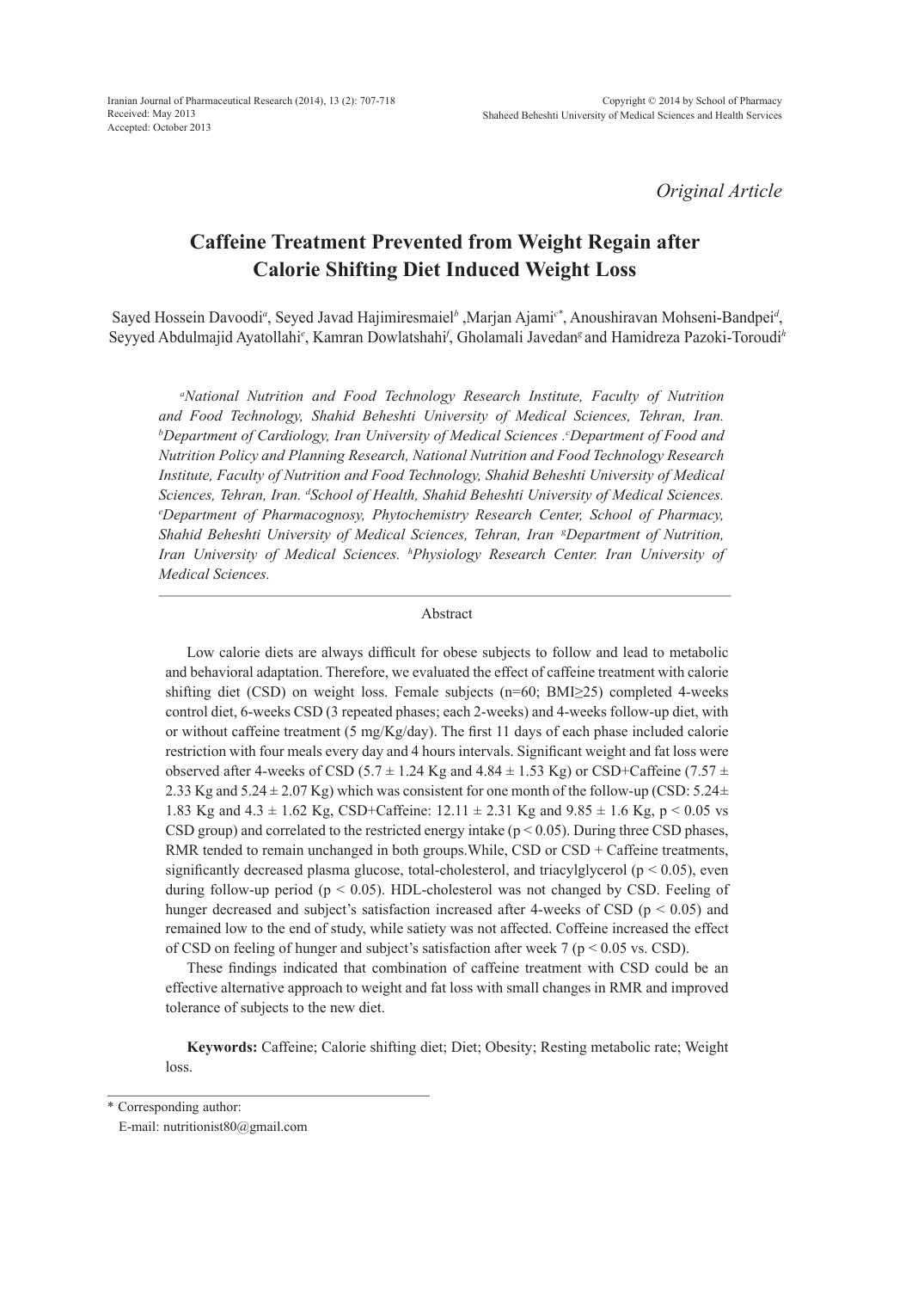## **Introduction**

Obesity is defined as abnormal or excessive fat accumulation that may impair health and in the past decade, has become a global problem especially in developed countries. With more than 1.6 billion overweight adults over the age of 20, obesity has a number of serious consequences for individuals and government health system (1). World Health Organization notes that obesity is the fifth leading risk factor for death globally. At least 2.8 million adults die each year as a result of being overweight. Such increase in the prevalence of obesity is the result of two important factors; increased intake of energy-dense foods and decrease in physical activity (2, 3). Resting metabolic rate (RMR), physical activity and thermic effect of food are three major components of daily energy expenditure (4, 5).

Obesity increases the risk of morbidity and mortality and reduces quality of life and weight loss is a primary treatment strategy for obesity reduction (6, 7). Reduced metabolism after a period of weight loss may result in positive energy balance and relapse of obesity in many people (8).

Calorie restriction may produce weight loss over short term but is hard for obese patients to follow because food intake must be limited every day (9-12). To overcome this situation we examined a new dieting strategy, calorie shifting diet, in which the body receives different calories instead of consistent low-calorie diets to trick the body into thinking that there has been no or little change in calorie intake, therefore avoiding the body's tendency to trigger survival mode and so preventing the adaptation to new conditions by confusing the metabolic system (12).

It has been demonstrated that supplementary diet including caffeine can decrease the weight through the increase in thermogenesis and fat oxidation (13-15). Caffeine, probably increase thermogenesis and fat oxidation through inhibition of phosphodiesterase, which degrades intracellular cyclic AMP, and inhibition of negative effects of adenosine on increased noradrenaline release (16). Therefore present study tried to evaluate the effect of CSD and CSD+Caffeine on weight loss treatment and metabolism status.

# **Experimental**

## *Ethics statement*

This study was done in accordance to the declarations of Helsinki, and was approved by the ethic committee of Shahid Beheshti University of Medical Sciences, Tehran, Iran. All participants received required information about study and after signing written consent, were introduced into the study.

#### *Subject selection*

The subjects were 60 overweight or obese [body mass index (BMI)  $Kg/m^2$ : 25-39.9 for CSD ( $n = 30$ ) and 30 for CSD + Caffeine group] but otherwise healthy female aged between 26- 45 y with sedentary life style, who were selected from two clinics related to Weight Loss and Weight Gain Unit, Shohaday Tajrish Hospital and Private Clinic of Dr Dowlatshahi, between April 2010 and September 2011. Ninety nine female subjects were screened for the study; from which 39 were excluded at the first step because of being out side of inclusion criteria. All subjects gave written informed consent before participating and were provided with a stipend. Required nutritional instructions were provided by a registered dietitian. Demographic data and baseline variables are summarized at Table 1.

# *Exclusion criteria*

Pregnant, lactating or post-menopausal women were excluded. Also subjects with diabetes, cardiovascular disease, eating disorders, psychological disorders, substance abuse or regular use of medications except contraceptives were excluded. Patients who participated in an exercise class or took weight loss, lipid or glucose lowering medications and whose activity for 3 months prior to the study was more than light (i.e.  $> 3$  h/week of light intensity exercise at 2.5 to 4.0 metabolic equivalents) were also excluded.

## *Diets and treatments*

Calorie shifting diet (CSD) regimens include 3 phases; each phase consists of fast days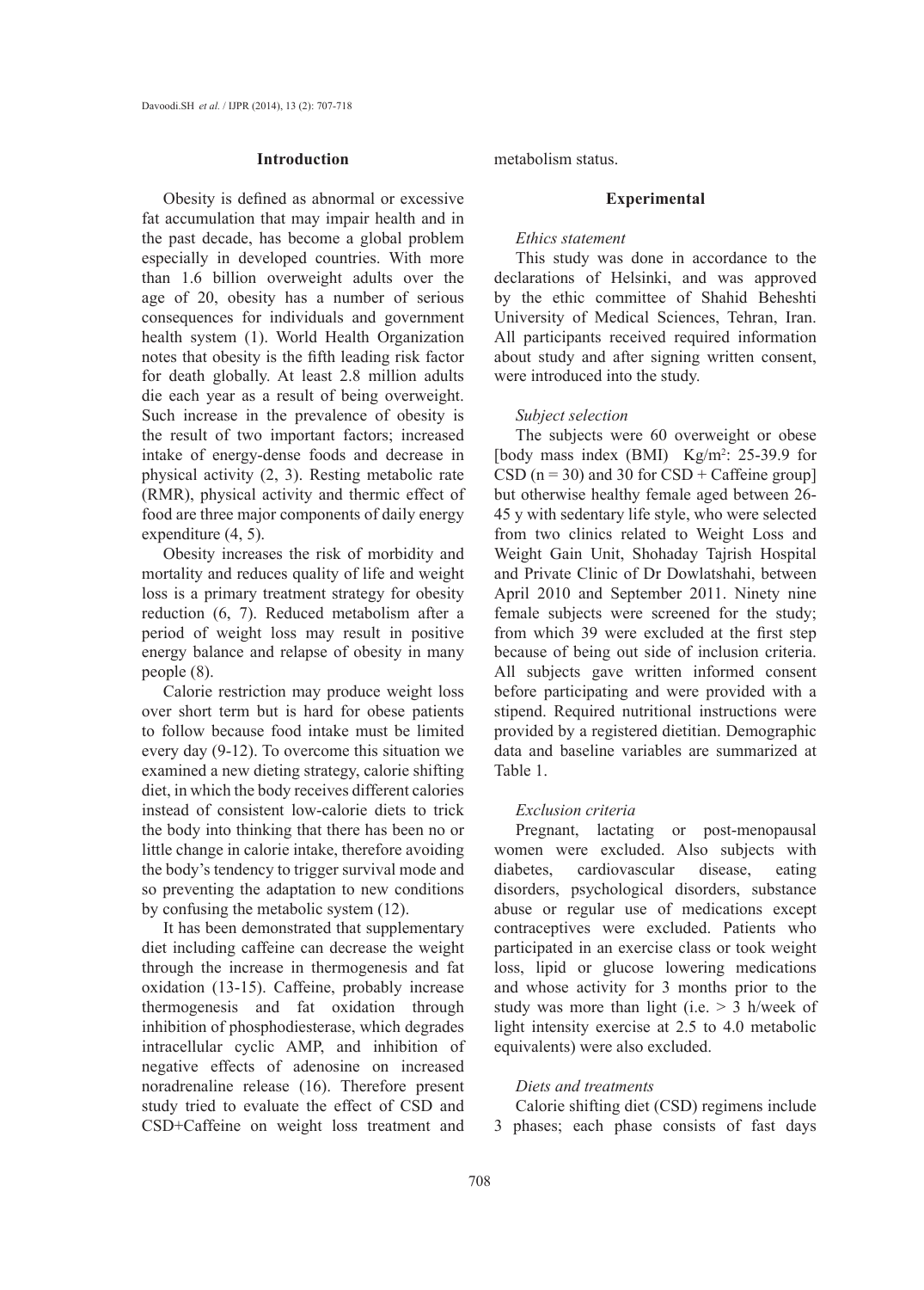|                     |                          | <b>Basal</b>       | <b>Calorie Shifting Diet (CSD)</b> |                                   |                                                      |                     |                     | Follow-up           |                     |
|---------------------|--------------------------|--------------------|------------------------------------|-----------------------------------|------------------------------------------------------|---------------------|---------------------|---------------------|---------------------|
|                     |                          |                    | Phase 1                            |                                   | Phase 2                                              |                     | Phase 3             |                     |                     |
|                     |                          | Day 0              | Day 1-11                           | Day 12-14                         | Day 15-25                                            | Day 26-28           | Day 29-39           | Day 40-42           | Day 43-70           |
|                     | Age<br>(y)               | $38.87 \pm 6.27$   |                                    |                                   |                                                      |                     |                     |                     |                     |
|                     | Height (cm)              | $166.35 \pm 12.24$ |                                    |                                   |                                                      |                     |                     |                     |                     |
|                     | Weight (Kg)              | $83.06 \pm 2.11$   |                                    |                                   | $80.94 \pm 2.63$ $81.27 \pm 1.93$ $77.04 \pm 1.96$ * | $77.36 \pm 1.9$ *   | $76.21 \pm 1.83$ ** | $77.08 \pm 1.66$ *  | $77.82 \pm 1.92$ *  |
|                     | $\Theta$ Weight loss (%) |                    | $2.55 \pm 0.2$                     | $2.15 \pm 0.18$                   | $6.81 \pm 0.40$ *                                    | $8.24 \pm 0.31$ *   | $8.25 \pm 0.43$ *   | $7.19 \pm 0.27$ *   | $6.30 \pm 0.39$ *   |
|                     | Body total fat (kg)      | $36.48 \pm 2.11$   | $34.61 \pm 1.86$                   |                                   | $34.5 \pm 1.97$ $32.33 \pm 1.13$ *                   | $31.64 \pm 1.69$ *  | $31.25 \pm 2.01$ *  | $31.4 \pm 2.14$ *   | $32.18 \pm 2.3$ *   |
|                     | Fat loss $(\% )$         | --------           | $5.12 \pm 2.81$                    |                                   | $5.42 \pm 2.76$ 11.37 $\pm$ 3.22 $*$                 | $13.26 \pm 2.97$ ** | $14.35 \pm 3.71$ ** | $13.92 \pm 3.59$ ** | $11.78 \pm 3.38$ *  |
|                     | BMI (Kg/m <sup>2</sup> ) | $30.14 \pm 1.12$   | $29.37 \pm 0.56$                   |                                   | $29.49 \pm 1.6$ $27.95 \pm 0.91$ *                   | $28.07 \pm 1.04$    | $27.65 \pm 1.27$ *  | $27.97 \pm 0.8$ *   | $28.24 \pm 0.71$ *  |
|                     | <b>WHR</b>               | $0.93 \pm 0.02$    | $0.91 \pm 0.02$                    | $0.90 \pm 0.03$                   | $0.87 \pm 0.02$ *                                    | $0.87 \pm 0.02$ *   | $0.85 \pm 0.02$ *   | $0.86 \pm 0.03$ *   | $0.88 \pm 0.02$ *   |
|                     |                          |                    |                                    |                                   |                                                      |                     |                     |                     |                     |
| Caffeine<br>$CSD +$ | Age $(y)$                | $39.58 \pm 5.36$   |                                    |                                   |                                                      |                     |                     |                     |                     |
|                     | Height (cm)              | $168.28 \pm 14.32$ |                                    |                                   |                                                      |                     |                     |                     |                     |
|                     | Weight (Kg)              | $85.12 \pm 3.24$   |                                    |                                   | $83.25 \pm 3.04$ $82.47 \pm 2.51$ $79.91 \pm 2.24$ * | $77.55 \pm 2.41$ *  | $76.60 \pm 2.50$ ** | $75.11 \pm 2.17$ *  | $73.01 \pm 2.11$ *  |
|                     | Weight loss $(\% )$      |                    | $2.19 \pm 0.4$                     | $3.11 \pm 0.38$                   | $6.12 \pm 0.67$ *                                    | $8.89 \pm 0.81$ *   | $10.0 \pm 0.81$ *   | $11.75 \pm 1.27$ *  | $14.22 \pm 1.59$ ** |
|                     | Body total fat (Kg)      | $39.76 \pm 3.27$   | $37.58 \pm 2.33$                   |                                   | $37.6 \pm 2.61$ $36.47 \pm 2.80$ *                   | $34.52 \pm 2.29$ *  | $32.15 \pm 2.71$ *  | $31.72 \pm 2.54$ *  | $30.18 \pm 3.4$ *   |
|                     | Fat loss $(\%$           |                    | $5.48 \pm 2.81$                    | $5.74 \pm 2.76$                   | $8.75 \pm 3.22$ *                                    | $14.36 \pm 2.97$ ** | $22.04 \pm 3.71$ ** | $25.0 \pm 3.59$ **  | $30.2 \pm 3.38 * t$ |
|                     | BMI (Kg/m <sup>2</sup> ) | $30.15 \pm 1.32$   |                                    | $29.49 \pm 0.94$ $29.21 \pm 0.87$ | $28.31 \pm 0.89$                                     | $27.47 \pm 0.64$ *  | $27.14 \pm 0.82$ *  | $26.61 \pm 0.84$ *  | $25.86 \pm 0.61$ *1 |
|                     | <b>WHR</b>               | $0.94 \pm 0.02$    | $0.93 \pm 0.02$                    | $0.91 \pm 0.03$                   | $0.89 \pm 0.02$ *                                    | $0.86 \pm 0.02$ *   | $0.84 \pm 0.02$ *   | $0.83 \pm 0.03$ *   | $0.84 \pm 0.02$ *1  |

**Table 1.** Physical characteristics of subjects.

All data expressed as Mean ± SEM. Data of basal value show the mean of all obtained data from subjects during one month of control period. During CSD and follow-up period data were obtained at the end of each stage (*e.g*. end of day 11 at phase 1. WHR: Waist to Hip Ratio. The percent of weight loss and fat loss calculated from the amount of loss regarded to the baseline value. \*p < 0.05 and \*\*p < 0.01 vs. baseline value (One way ANOVA with post hoc Tukey test), and ‡ p < 0.05 vs. value of same date for CSD group in comparison to the CSD+Caffeine group (Student t-test).

(energy restricted diet) for 11 days and feed days (ad libitum food intake) for 3 days. Consumption of calories on fast days was restricted to 1350.

In order to obtain information about their diet patterns and routine daily calorie intake subjects filled a (FFQ) for one month and a recall questionnaire for last 5 days. The basal calorie intake for every subject was calculated as the mean of calorie intakes per day during last month and used as a starting point to calculate required calorie intake for the present study (For example for a subject with mean daily intake of 2000 kcal for last the month, the new regimen included 1200 kcal/day and for a subject with 2300 kcal for last month new regimen included 1500 kcal/day). All subjects were instructed to consume their meals (containing determined calorie) only at 4 set of meals every day and avoid any other intake at other times of day. The time for each of these meals was optional and they were free to consume in any hour, but the time interval between meals could not be less than 4 hours (*e.g*. 8-12-4-8). This diet was ordered for 11 consecutive days after which 3 days of selfselecting calorie and diet was started. The 11-3 days phases were repeated 3 times (for 42 days) and finally a month fallow-up period was started in which subjects received weight maintenance calorie intake.

All subjects were randomly divided in two groups; The first group just received CSD and the second group received  $CSD + C$ affeine (oral solution 5 mg/Kg/day/250 mL in water from beginning of study to the last day of evaluation)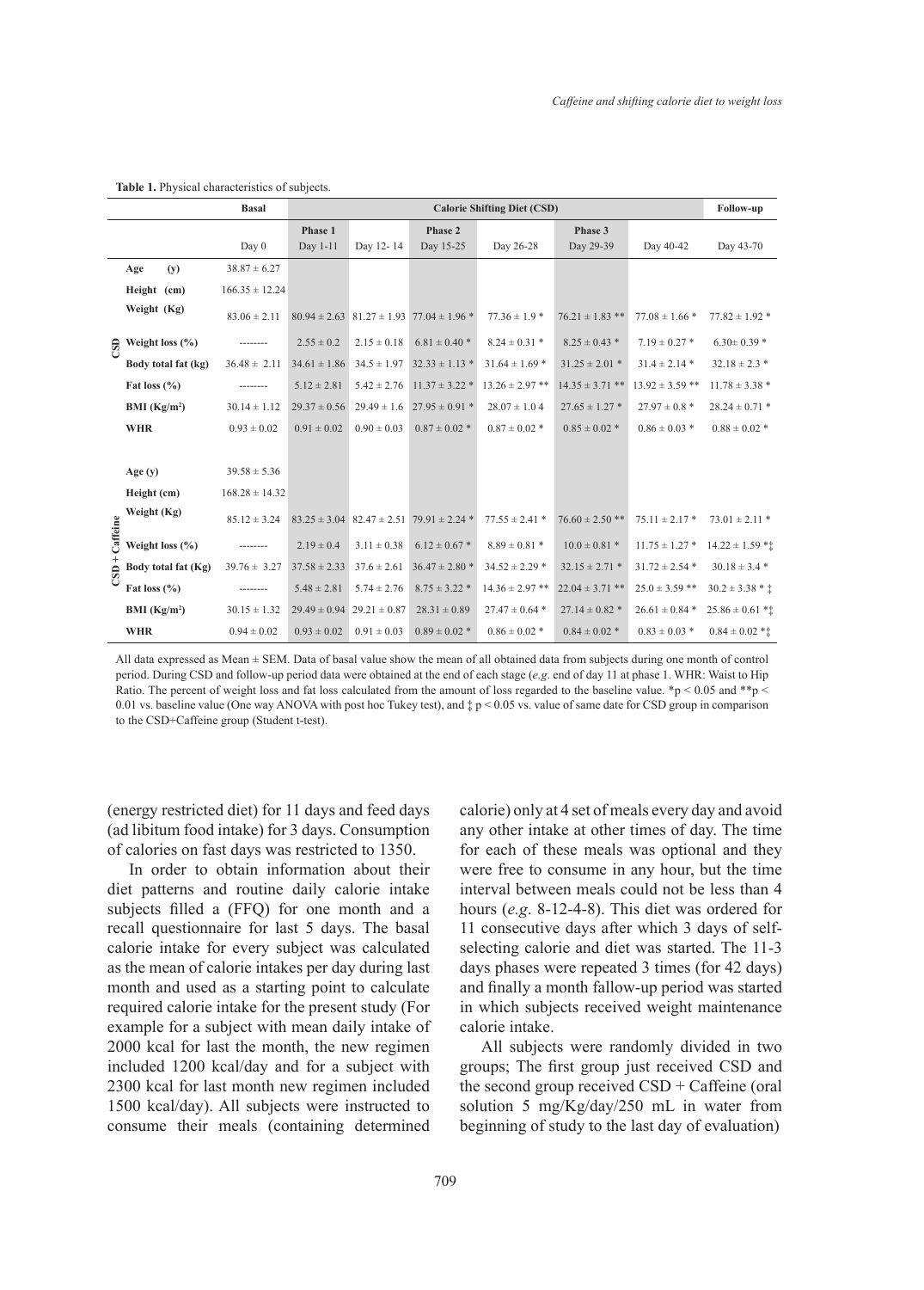#### *Assessments*

At the beginning of study (before diet treatment) body weight was measured on an electronic weighing scale (Mettler Toledo IDL Plus, Eichfahig, Germany), with nearest to the 0.25 Kg, in light clothing. Height was measured using a stadiometer calibrated before each measurement (Holtain Ltd., Crymych, UK). Abdominal and hip circumferences were assessed to the nearest 0.1 cm by research dietitians. BMI: Body mass index was calculated as [weight (Kg)] / [height  $(m)$ ]<sup>2</sup>. The waist to hip ratio (WHR) was determined from waist (minimal circumference of the abdomen) and hip (greatest circumference of the greater trochanters) circumferences measured to the nearest 1.0 cm.

# *Body fat mass and fat mass percent*

Body composition was measured after 20 minutes of rest, using bioelectrical impedance analysis (BIA 101, Akern Bioresearch, Florence, Italy). After cleaning the skin with alcohol, two electrodes were placed on the surface of the right hand and right foot. The low intensity (800 mA) current with 50 KHz frequency was delivered. Guidelines of National Institutes of Health (17), and method of Lukaski used to perform measurements (8) which included fat free mass (FFM), fat mass (FM) and FM percentage as (FM/body weight)  $\times$  100.

RMR: Metabolic test was done at baseline, at the morning of each day 11 hours after the last meal. RMR was measured at days 0, 11, 14, 25, 28, 39, 42 and 72 of the study. RMR was measured over a 60-minute period by indirect calorimetry using a Deltatrac II Metabolic cart (Datex-Ohmeda, Helsinki, Finland). After resting calmly for 20 minutes and reaching a rest condition, a transparent plastic hood connected to the device was placed over the head of the participant. Constant air flow (40 L/min) generated by the metabolic system was used to dilute inspired and expired air. Computations of  $O_2$  utilization and  $CO_2$  production were done from constant measurements of  $O_2$  and  $CO_2$ concentrations to determine RMR. Subjects were instructed to remain motionless and awake during the test, and RMR was calculated by utilizing data which was obtained from the last 30 minutes of the measurement.

Blood samples were collected for the measurement of lipids and glucose. Plasma was isolated by centrifugation at 2000×g for 10 min at 5 °C and frozen at -20 °C. Biochemical analysis was performed at the end of the study for all samples. Plasma glucose, total cholesterol, triacylglycerol and HDL-cholesterol concentrations were measured with a Cobas Biocentrifugal-analyzer (Roche).

#### *Visual analog scale (VAS)*

Subjects completed a validated VAS at the baseline and at the end of each week of study. In summary, the VAS consisted of 100 mm lines, and subjects were asked to make a vertical mark across the line corresponding to their feelings from 0 (not at all) to 100 (extremely) for hunger, satisfaction with diet, or fullness.

#### *Statistical analysis*

All data were expressed as Mean  $\pm$  SEM (Standard error of the mean). The main variables tested included body weight, body fat, Waist to hip ratio, BMI, RMR, nutrient intake, blood parameters, hunger, satisfaction and fullness. ANOVA performed to determine p-value over time and then Post Hoc Tukey test was performed to assess significance.  $P \le 0.05$  was considered significant. For each week of study the results were compared with baseline value. Analyses were run with SPSS 14.0 for Windows (SPSS Inc, Chicago, IL). Two Subject withdrew during the study at week 2 and 5 of CSD or CSD + Caffeine treatment for personal reasons. Data is therefore presented for subjects. Difference between groups was analyzed by student t-test. Relations between continuous variables (i.e. body weight, fat mass, BMI, RMR, nutrient intake, hunger, satisfaction and fullness) were assessed by simple regression analyses as appropriate.

## **Results**

The mean age of participants was  $38.87 \pm$ 6.27 years in CSD group and  $39.58 \pm 5.36$  years in CSD+Caffeine group. Patients' characteristics are presented in Table 1.

Changes in body weight, fat mass and BMI in response to diet or treatment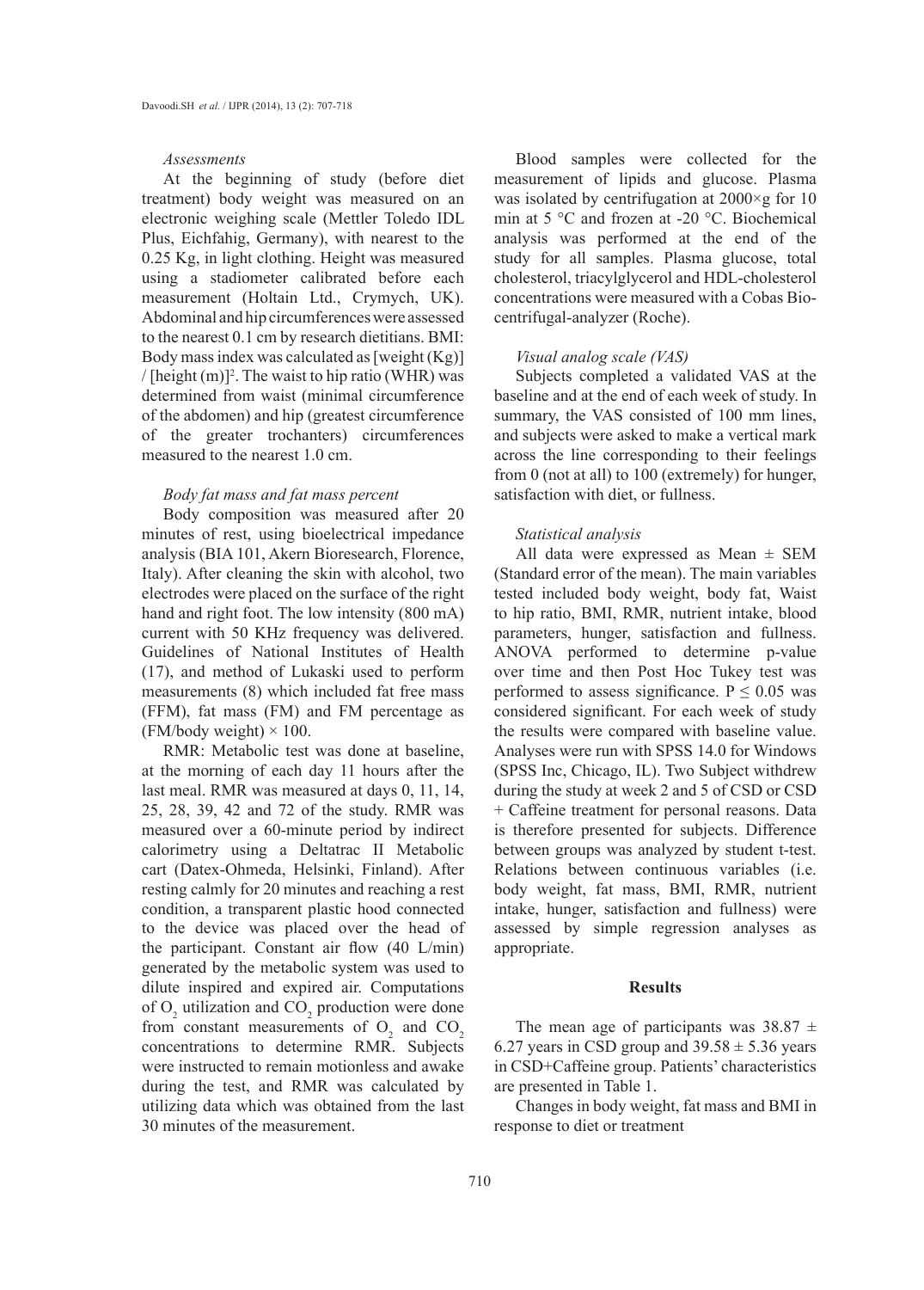#### *Weight loss*

The mean value of basal weight was  $83.06 \pm$ 2.11 Kg and  $85.12 \pm 3.24$  for CSD and CSD + Caffeine groups, and the changes over one month of control period was not significant (data related to one month control period was not included in results except the mean values for baseline). There was no significant difference compared to baseline at day 11 (phase 1 CSD) and next 3 days of self-selecting diet for both groups (Table 1), however at the end of day 25 (phase 2 CSD) total weight loss of  $6.02 \pm 1.2$  and  $5.21 \pm 2.31$  were attained for CSD and CSD+Caffeine groups  $(p \le 0.05$  and  $p \le 0.05$  vs. baseline for each group, respectively) which remained unchanged for the next 3 days (Table 1). More decrease was achieved at the end of phase 3 CSD (day 39;  $p <$ 0.01) that remained unchanged for 3 consecutive days of optional calorie intake. In CSD group, after one month of weight maintenance, calorie intake only increased 0.74 Kg in body weight (p  $< 0.01$  vs. baseline and p=0.26 vs. day 39) while in the  $CSD + C$ affeine treated group the weight tended to decrease further  $(P < 0.05$  vs CSD, day 70 Table 1).

## *Body fat and WHR*

Total body fat decreased significantly after phase 2 and phase 3 of both treatments ( $p < 0.05$ ). Percent of fat loss from baseline value was also decreased at phases 2 and 3 and follow-up period  $(p < 0.01)$ . However, the decrease in the CSD + Caffeine group was significantly more than CSD group ( $p < 0.05$ , Table 1). The baseline value of waist to hip ratio was  $0.93 \pm 0.02$  and  $0.94 \pm 1$  $0.02$  in CSD and CSD + Caffeine groups, which significantly decreased in both groups ( $p < 0.05$ ), except the first phase.

# *BMI*

Body mass index was affected by CSD or CSD+Caffeine regimens and decreased from baseline value of  $30.02 \pm 1.12$  Kg/m<sup>2</sup> or  $30.15 \pm 1.32$  Kg/m<sup>2</sup> to  $27.84 \pm 0.91$  Kg/m<sup>2</sup> and  $27.47 \pm 0.64$  at the end of phase 2, and 27.54  $\pm$  0.8 Kg/m<sup>2</sup> and 26.61  $\pm$  0.84 at the end of phase 2, respectively (Table 1). Similar to the results obtained from weight loss, both kind of treatments caused significant decrease in BMI at phase 2 (day 25;  $p < 0.05$ ) and phase 3

(day 39;  $p < 0.05$ ) which remained unchanged during 3 days intervals of self-selecting diet and 30 days of follow-up period, when weight maintenance calorie intake was prescribed ( $p <$ 0.05). However, the effect of  $CSD + C$ affeine was more significant than the CSD ( $p < 0.05$ , day 70; Table 1).

#### *Energy intake*

Energy intake and energy restriction were determined from food record data collected in each day of study at baseline, CSD and follow-up period which are summarized at Table 2. During one month of control phase, mean energy intake was 2462  $\pm$  257 kcal, that decreased to 1352  $\pm$ 254 ( $p < 0.01$ ) during 11 days of CSD, 2021  $\pm$ 242 ( $p < 0.05$ ) at 3 days interval and  $1606 \pm 260$  $(p < 0.05)$  at follow-up period. Degree of energy restriction due to CSD was correlated to the rate of weight loss in both CSD and CSD + Caffeine groups ( $r = 0.46$ ,  $P < 0.05$  and  $r = 0.43$ ,  $p < 0.05$ , respectively). The percents of calorie intake in the form of carbohydrates remained unchanged during the CSD phases and follow-up period, while the percents of calorie intake in the form of fats decreased during the CSD phases and weight maintenance period.

#### *Changes in RMR in response to CSD*

Before the initiation of CSD regimen the mean value of RMR, extracted from data of one month ago, was equal to  $1428 \pm 31$  kcal/day and  $1439 \pm 29$  kcal/day for CSD and CSD + Caffeine groups. Although during the CSD phase 1, 2 and 3 the levels of RMR tended to decrease to in both groups, the difference with baseline RMR level was not statistically significant (Figure 1). During 4 weeks of follow-up period RMR returned to levels close to the basal value (1406  $\pm$  39 kcal/day and 1421  $\pm$  35 ). Changes in Biochemical factors in response to CSD

Table 3 summarizes the values for fasting plasma glucose, total-cholesterol, HDLcholesterol, and triacylglycerol concentrations before and after dietary intervention. These evaluations showed that CSD or CSD + Caffeine regimens after 39 days significantly decreased plasma glucose, total-cholesterol, and triacylglycerol levels ( $p < 0.05$  vs. baseline values). Similar decrease was seen after 3 days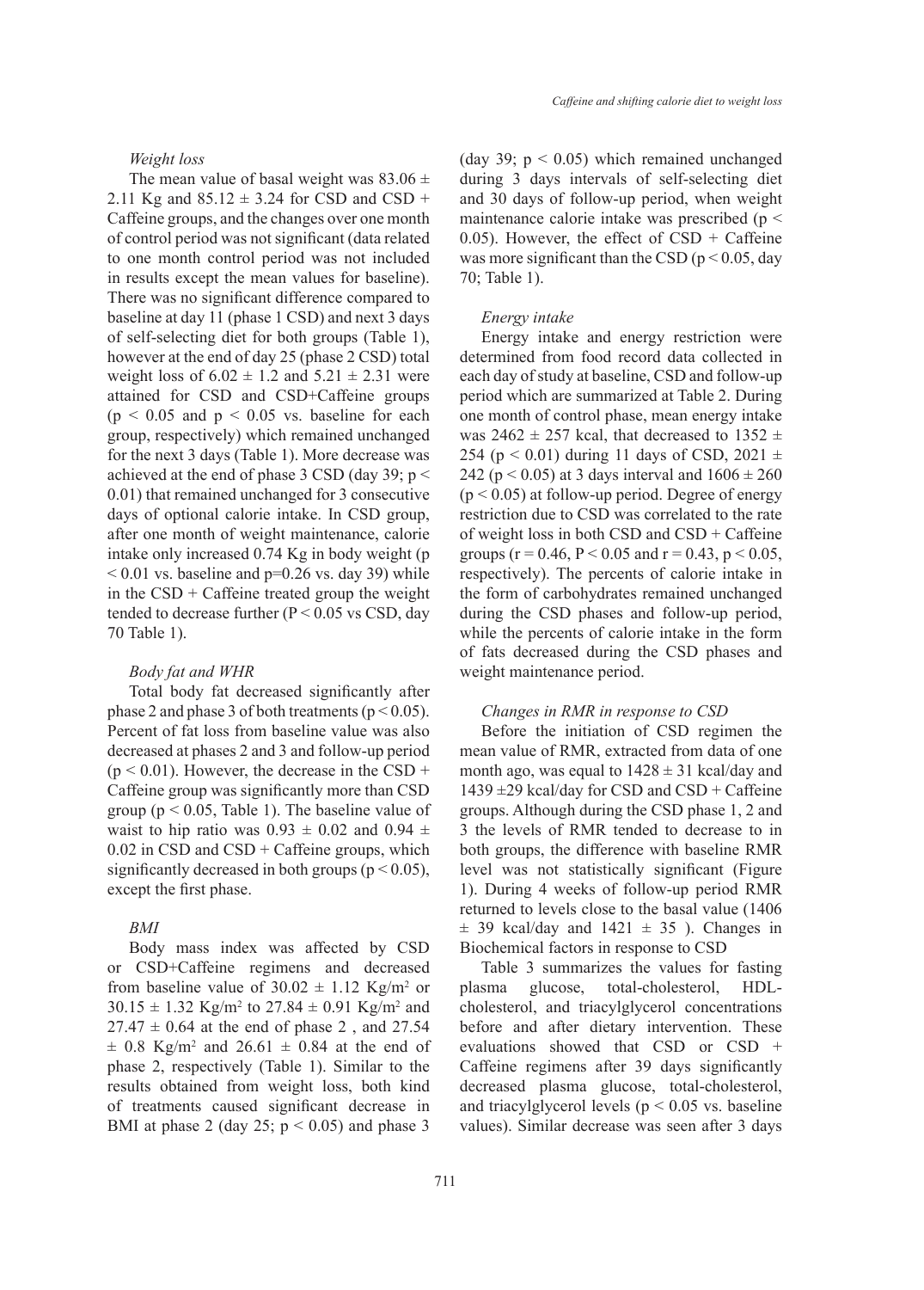

**Figure 1**. Changes in resting metabolic rate (RMR) due to CSD regimen. 14 days (2-weeks) used as minor units of x-axis while the data of 11 days CSD also has been shown just before each 14 days. Two way ANOVA was applied to analysis the differences between RMR values of same group in mentioned date with the baseline value, and student t-test applied to compare between caffeine treated and untreated groups in the same dates. There was no significant difference between groups.

of self-selecting diet at day 42 ( $p < 0.05$ ). After 4 weeks of maintenance regimen during followup period, the levels of plasma glucose and total-cholesterol remained at significantly low levels compared to baseline value ( $p < 0.05$ ), while triacylglycerol levels returned to levels near the baseline values ( $p = 0.1$ ). There was no significant difference in levels of plasma

HDL-colestrol between different stages of study (Table 3).

VAS evaluations of the effects of CSD on subjects Hunger, satisfaction and fullness

Changes in hunger, satisfaction, and fullness were evaluated by visual analog scale at baseline and each day during the trial and are shown as mean for each week of study in Figures 2 to



**Figure 2**. The VAS for hunger during each stage of study at CSD system. The graph shows the mean values which was obtained at the end of each week of study. From week 0 to 6 belongs to the CSD and from week 7 to 10 belongs to follow-up periods. \* p<0.05 and \*\* p <0.01 vs. baseline value of CSD group, # p <0.05 and ## p <0.01 vs. baseline value of CSD + Caffeine group (Two way ANOVA with post hoc Tukey test) and  $\ddagger$  p<0.05 vs. value of same day for CSD group in comparison to the CSD+Caffeine group (Student t-test).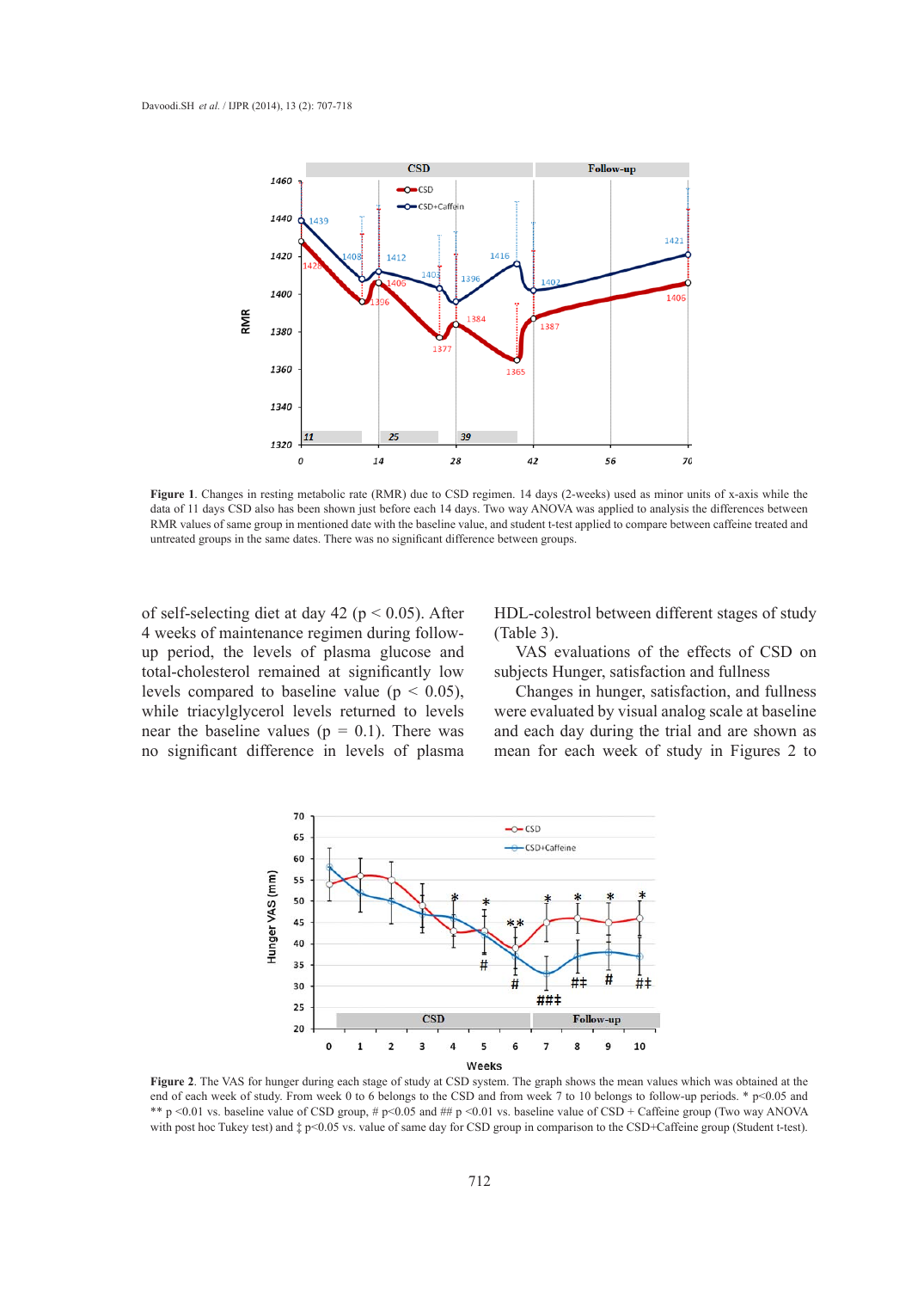|               |               | <b>Baseline</b> | 11 days CSD       | 3 days intervals | Follow-up        |
|---------------|---------------|-----------------|-------------------|------------------|------------------|
| <b>Energy</b> | (kcal/d)      | $2462 \pm 257$  | $1352 \pm 254$ ** | $2021 \pm 242$ * | $1606 \pm 260$ * |
|               | $\frac{0}{0}$ | 55              | 55                | 55               | 55               |
|               | (g/d)         | 338             | 185               | 277              | 220              |
|               | (g/real)      | 67.6            | 46                | 55.4             | 55               |
| Carbohydrate  | (cal/day)     | 1354            | 744               | 1112             | 883              |
|               | (cal/meal)    | 270.8           | 186               | 222.4            | 220.8            |
|               |               |                 |                   |                  |                  |
|               | $\frac{0}{0}$ | 15              | 25                | 20               | 20               |
|               | (g/d)         | 92              | 84                | 101              | $80\,$           |
|               | (g/real)      | 18.4            | 21                | 20.2             | 20               |
|               | (cal/day)     | 369             | 338               | 404              | 321              |
| Protein       | (cal/meal)    | 73.8            | 84.5              | 80.8             | 80.3             |
|               |               |                 |                   |                  |                  |
|               | $\frac{0}{0}$ | 30              | 20                | $25\,$           | 25               |
|               | (g/d)         | 82              | $30\,$            | 56               | 44               |
|               | (g/real)      | 16.4            | 7.5               | 11.2             | 11               |
| Fat           | (cal/day)     | 739             | 270               | 505              | 402              |
|               | (cal/meal)    | 147.8           | 67.5              | 101              | 100.5            |

**Table 2.** Composition of diets.

Data is expressed as the mean of values obtained during specific stage of study. Data about CSD and 3 days intervals are the mean of three phases of CSD period. \*p<0.05 and \*\*p<0.01 vs. basal level. (Analyzed by: one way ANOVA and post hoc Tukey test).

4. The baseline feeling of hunger was marked as 54 mm by participant subjects, which nonsignificantly increased during the first and second weeks of CSD (56 and 55 mm, respectively; Figure 1). However from week 3 of CSD it started to decrease and at weeks 4 to 6 of CSD it was significantly less than baseline value (p  $< 0.05$  for weeks 4 and 5 and  $p < 0.01$  for week 6). During follow-up period the hunger scores increased mildly but was still less than baseline values ( $p < 0.05$ ). The effect of CSD+Caffeine on decreasing feeling of hunger was more potent than the CSD ( $p < 0.05$  weeks 7-10 vs CSD) and kept it constant even during the follow up period.

Scores obtained from subjects about their satisfaction, revealed that after week 4 they responded positively to the CSD treatment ( $p <$ 0.05 for weeks 4 and 5 and  $p < 0.01$  for week 6) and this marked rate of satisfaction remained significant toward the rest of study even at followup period ( $p < 0.01$  at first week of follow-up and p < 0.05 at three other weeks). Caffeine treatment along the CSD diet significantly increased CSD effect on satisfaction after week  $8 (p \le 0.05 \text{ vs.})$  CSD group).

During the study at CSD and follow-up stages, fullness remained unchanged compared to baseline valuein both groups, except for the two first weeks in which it decreased significantly  $(p < 0.05)$  in CSD group.

# **Discussion**

In the present study a new format of diet was offered to obese and overweight subjects in which they were allowed four complete meals every day while preventing them from eating anything between meals. The concept of calorie shifting is that changing the amount of calorie consumed daily causes the body to respond by increasing its resting metabolic rate, meaning the it burns more calories. The theory is that by doing this, metabolism will not slow down as with many other diets and it will make losing weight easier. This is because, our metabolism automatically adjusts itself to run faster or slower based on the amount of food we have eaten over the past several days (18).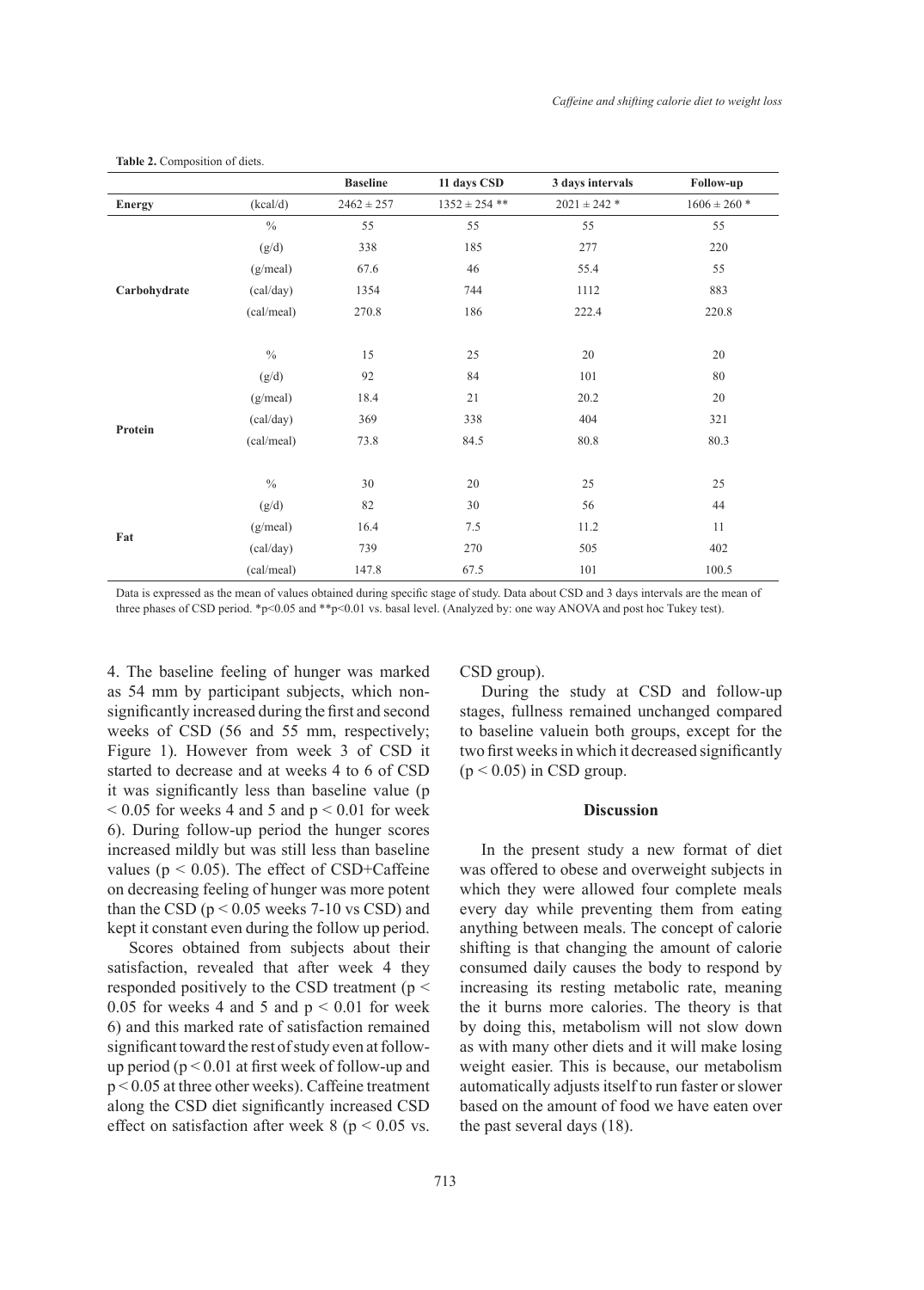

**Figure 3**. The VAS for Satisfaction during each stage of study at CSD system. The graph shows the mean values which was obtained at the end of each week of study. \*p < 0.05 and \*\*p < 0.01 vs. baseline value of CSD group, # p < 0.05 and ## p < 0.01 vs. baseline value of CSD + Caffeine group (Two way ANOVA with post hoc Tukey test) and ‡ p<0.05 vs. value of same day for CSD group in comparison to the CSD+Caffeine group (Student t-test).

Caffeine treatment along the CSD regimen was done to increase the effect of calorie restriction on weight loss. The results of present study showed that weight loss by calorie shifting diet with caffeine occurred due to change in metabolism behavior in obese subjects which limited their energy intake to 1350 calorie per day. This pattern helped them approach a significant energy restriction (46% of basal value) reflected by obvious weight loss (8.25 Kg in 6 weeks) without being difficult for them to tolerate as demonstrated by VAS results (Figures 1-3).

In addition in caffeine treated group the effect of CSD on weight and fat loss and VAS results was more potent and consistent even during the follow up period without regimen. It has been demonstrated that caffeine increases thermogenesis and fat oxidation through its inhibitory effects on cAMP degradation. In present study, RMR levels remained higher in caffeine treated group which reflected in higher weight and fat loss in this group and also increased fullness and satisfaction rate.

In a study by Klempel et al., alternate day modified fasting was applied for weight loss



**Figure 4**. The VAS for Fullness during each stage of study at CSD system. Thea graph shows the mean of values which obtained at the end of each week of study. \*p < 0.05 vs. baseline value of CSD group(Two way ANOVA with post hoc Tokey test).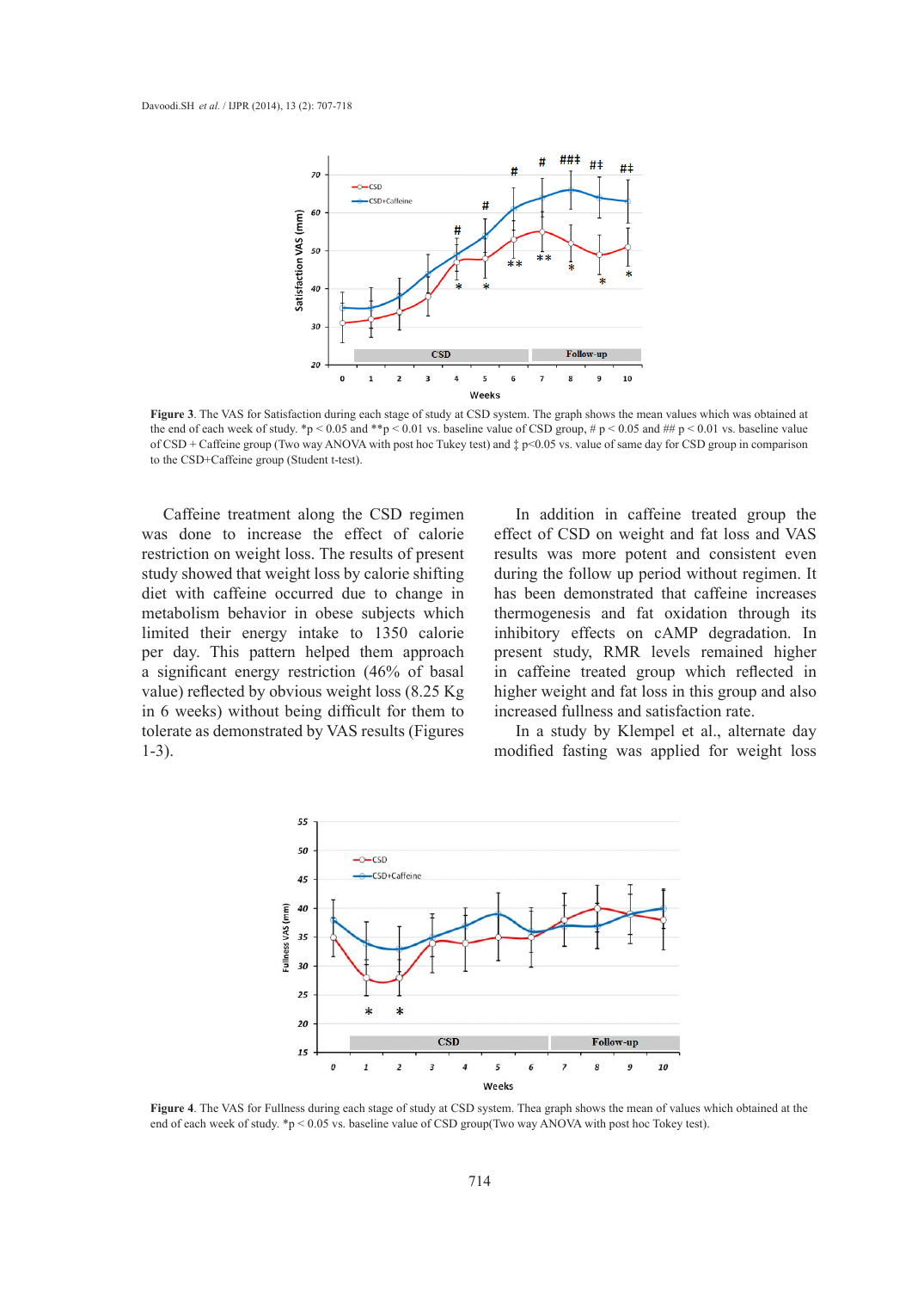|                   |                                   | <b>Baseline day 0</b> | CSD day 39         | Day 42            | Follow-up day 70  |
|-------------------|-----------------------------------|-----------------------|--------------------|-------------------|-------------------|
|                   | Glucose (mmol/L)                  | $5.59 \pm 0.34$       | $4.31 \pm 0.29$ *  | $4.62 \pm 0.30$ * | $4.77 \pm 0.32$ * |
| <b>CSD</b>        | <b>Total cholesterol</b> (mmol/L) | $5.53 \pm 0.39$       | $4.16 \pm 0.41$ *  | $4.70 \pm 0.41$ * | $4.75 \pm 0.33$ * |
|                   | <b>HDL-colestrol</b> (mmol/L)     | $0.99 \pm 0.12$       | $1.22 \pm 0.14$    | $1.01 \pm 0.14$   | $1.17 \pm 0.19$   |
|                   | Triacylglycerol (mmol/L)          | $2.62 \pm 0.33$       | $1.57 \pm 0.42$ *  | $1.77 \pm 0.31$ * | $2.09 \pm 0.44$   |
|                   | Glucose (mmol/L)                  | $5.58 \pm 0.33$       | $4.17 \pm 0.37$ *  | $4.26 \pm 0.39$ * | $4.18 \pm 0.32$ * |
|                   | Total cholesterol (mmol/L)        | $5.40 \pm 0.38$       | 4. $23 \pm 0.31$ * | $4.52 \pm 0.30$ * | $4.48 \pm 0.32$ * |
| $CSD + C$ affeine | HDL-colestrol (mmol/L)            | $0.86 \pm 0.11$       | $0.91 \pm 0.14$    | $0.97 \pm 0.16$   | $1.07 \pm 0.22$ * |
|                   | Triacylglycerol (mmol/L)          | $2.58 \pm 0.29$       | $1.80 \pm 0.31$ *  | $1.63 \pm 0.28$ * | $1.84 \pm 0.34$ * |

**Table 3.** Biochemical factors before and after treatment in plasma.

Data were expressed as Mean  $\pm$  SEM.  $*$  p<0.05 vs. baseline value (One way ANOVA with post hoc Tukey test). There was no significant difference between CSD and CSD+Caffeine groups.

in obese adults as a new strategy, in which all subjects consumed 25% of their baseline energy needs on the fast day (24 h), and then ate ad libitum on each alternating feed day (19). After 4 weeks of alternate day modified fasting body weight decreased by 5.6 Kg and interestingly subjects became habituated with alternate day modified fasting after approximately 2 weeks of diet by feeling less hunger during fast day. Decreased feeling of hunger was seen after four weeks in CSD in present study and showed that subjects could habituate to this system of diet with little effort. The advantage of CSD to alternate day modified fasting is that subjects were not require to endure intervals of fasting days.On the other hand the satisfaction rate was increased from 31 mm at baseline to 53 on day 42 (after 6 weeks of CSD), that was similar to the results of alternate day modified fasting on satisfaction after 4 weeks of treatment (20). Insignificant effect of CSD on fullness both at treatment or follow-up period, also was the same as the results obtained from alternate day modified fasting on fullness after 8 weeks of study (19). Concomitant decrease of hunger and increase of satisfaction with diet within the short period of study (6 weeks) suggested that treatment was well-tolerated and obese subjects could effectively follow such diet for longer periods (21-23). All patients had been instructed to fill the VAS scales for each day at 11 p.m. and hence it might not show a clear profile of their hunger or satisfaction and fullness for the whole day. Therefore future studies with VAS evaluation during different time points in each

day may help to have a more complete data set for these variables.

In our knowledge we expected that Caffeine in CSD group, prevent the decline in RMR but we didn't see this effect in our study. Although calorie restriction is frequently prescribed for obese subjects to facilitate weight loss (24, 25), adherence to regimen is always difficult for many obese patients (26, 27). Alternate-day fasting regimens and CSD can increase adherence to dietary restriction protocols because alternateday fasting regimens require energy restriction only every other day and CSD regime restricts energy intake at specific intervals of each day without requiring for continuous fasting. It has been shown that adherence to the alternateday fasting protocol was similar between the controlled food intake phase and the self-selected food intake phase which suggested that obese subjects are capable of self-selecting foods to meet their individual fast day energy goals (4). In the present study there was no significant difference in feeling hunger, satisfaction and fullness in CSD or follow-up period which highlighted the effectiveness of CSD regime on subjects habituation to the diet. Becauase during the follow up period, CSD+Caffeine treated group showed significant and consistent weight loss and VAS results compared to CSD group, it suggested that caffeine treatment has affected energy expenditure and uptake during this period. Subjects filled FFQ questionnaire for one month and a recall questionnaire for 5 days before diet to give enough information about their routine energy intake and dietary pattern.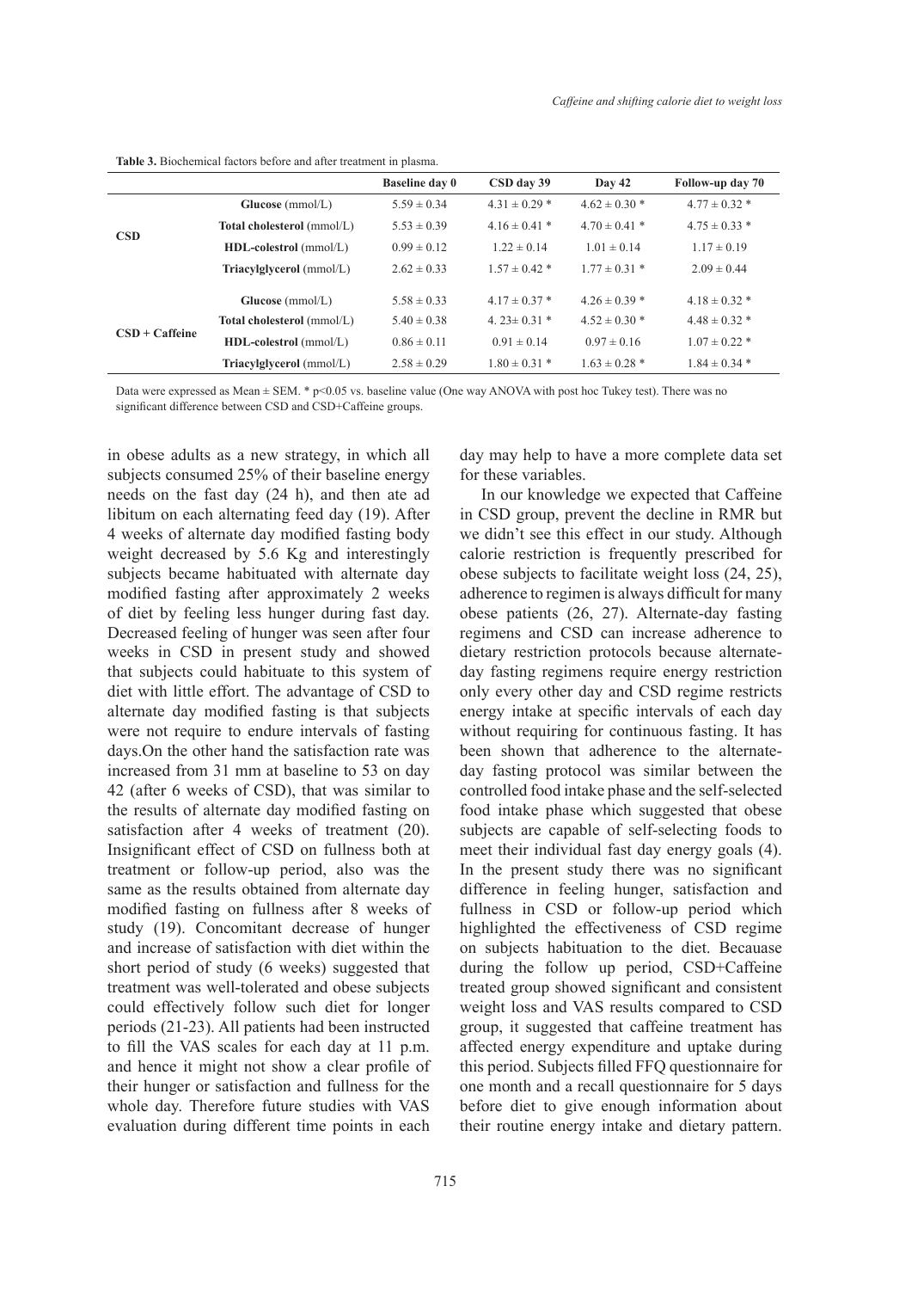Consumption of calories on fast days was restricted to 1350 during CSD period. There was a direct correlation between calorie restriction due to CSD and weigh loss ( $p < 0.05$ ; r=0.48). Reduced energy intake during 11 days of CSD was concomitant with non-significant reduction in RMR; however 3 days of higher calorie intake increased the mean level of RMR and prevented it from dropping out at consecutive days. The effect of short term energy restriction on RMR has been demonstrated in a study by Kouda K *et al.*, who showed that slight or moderate energy restriction (1462 kcal/day or 1114 kcal/ day) for 4 days decreased basal metabolic rate (BMR) (28) which may justify the effects of 3 days of more calorie intake on preserving RMR at higher levels. After three phases of CSD (11- 3; 11-3; 11-3 days), RMR remained statistically unchanged (1387 at day 42 compared to 1428 at baseline) and this is a valuable finding because the major limitation in most of calorie restriction diets is adaptation of metabolic system to new levels of energy intake, which decrease BMR and energy expenditure and leads to sustained body weight even at presence of low calorie intake (28). In addition to the shifting of diet during the study, the intake of each day was also restricted to four sessions that left 4 hours of intervals without intake. This feature decreased body weight and fat mass for the period of each 11 days, however assessing its efficacy in decreasing weight requires a study design which has a control group with same calorie intake without separating the meals into four parts. The effects of calorie restriction diets on decreasing coronary artery disease risk indicators in obese adults is an important aspect of studies carried out on weight loss. Total cholesterol concentrations decreased by 17.35% after 6 weeks of CSD diet and 14.66% after fallow-up period with selfselected diet. Triacylglycerol concentration was also decreased by 32.44% after 42 days of CSD regimen and 20.22% at the end of fallow-up period. These modulations in total-cholesterol and triacylglycerol concentrations have been shown previously in a study by Johnson et al., in which they studied the effects of alternate day calorie restriction on clinical findings in overweight adults (29). Weight loss due to CSD regimen after 6 weeks were correlated

to decreased levels of serum cholesterol and triacylglycerol which suggested that the degree of weight loss achieved by this CSD regimen may have contributed to the extent to which these plasma lipids were altered (30). Although the mean level of HDL-cholesterol concentrations increased after 6 weeks of CSD regimen, however the difference was not significant. While genetic factors are major determinants of high-density lipoprotein cholesterol (HDL-C), environmental factors also play a role. (31). This result is in accordance with the findings from the calorie restriction trials which had no effect on HDL cholesterol concentrations after short durations of treatment (32- 35).

The limitation of present study includes the absence of control group, because of our centers' strategies and subject availabilities. Further studies which encompass a CSD and control group in parallel may reveal the effectiveness of CSD regimen in weight loss and subjects adherence to new diet.

In conclusion CSD effectively reduced body weight and fat mass after 6 weeks of treatment, the effect that remained for at least one month. But caffeine treatment during and after CSD regimen produced constant weight loss profile even in follow-up period. RMR was not decreased during the CSD and suggested that high rate of metabolism is a key factor in continuous weight loss by CSD treatment. In addition both biochemical factors and patients satisfaction demonstrated CSD and caffeine potential applicability in clinic for obese subjects. Further studies with control groups will reveal the efficacy of CSD and caffeine as an alternative treatment for weight loss

## **Acknowledgment**

The authors thank Weight Loss and Weight Gain Unit, Cancer Research Center, Shahid Beheshti University of Medical Sciences for instrumental supports.There was no conflict of interest for present study. This work has been designed and carried out in the Shohaday Tajrish Hospital and Private Clinic of Dr Dowlatshahi, without relationship with other people or organizations.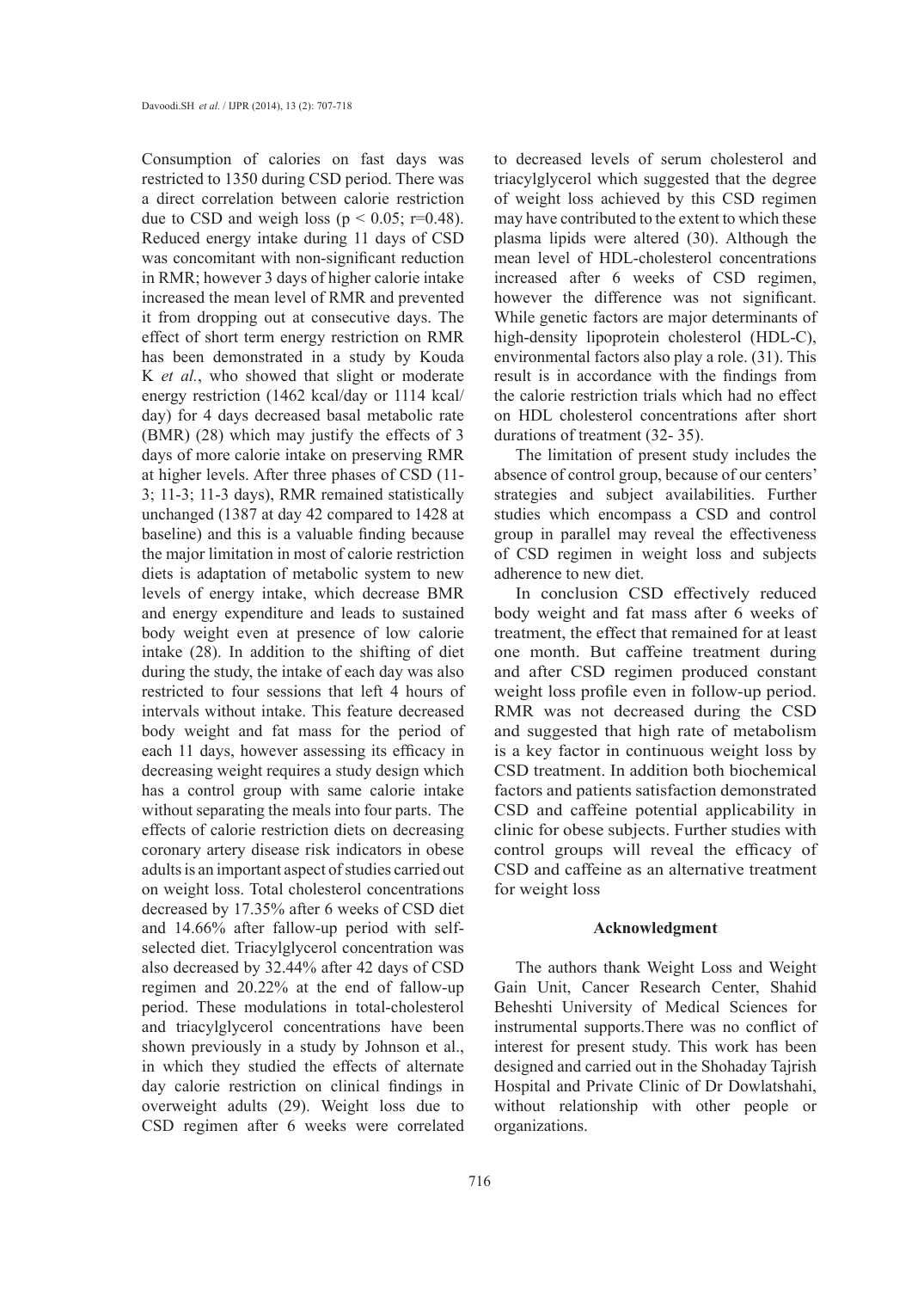#### **References**

- (1) Martins C and MD Robertson and LM Morgan. Effects of exercise and restrained eating behaviour on appetite control. *Proc. Nutr. Soc.* (2008) 67: 28-41.
- (2) Varo JJ, Martinez-Gonzalez MA, De Irala-Estevez J, Kearney J, Gibney M and Martinez JA. Distribution and determinants of sedentary lifestyles in the European Union. *Int. J. Epidemiol.* (2003) 32: 138-1346.
- (3) Martin CK, Heilbronn LK, de Jonge L, DeLany JP, Volaufova J, Anton SD, Redman LM, Smith SR and Ravussin E. Effect of calorie restriction on resting metabolic rate and spontaneous physical activity. *Obesity (Silver Spring).* (2007) 15: 2964-2973.
- Ravussin E, Lillioja S, Anderson TE, Christin L (4) and Bogardus C. Determinants of 24-hour energy expenditure in man. Methods and results using a respiratory chamber. *J. Clin. Invest.* (1986)78:1568- 7158.
- Westerterp KR and AD Kester. Physical activity in (5) confined conditions as an indicator of free-living physical activity. *Obes. Res.* (2003) 11: 865-868.
- Lavie CJ, RV Milani and HO Ventura. Obesity and (6) cardiovascular disease: risk factor, paradox, and impact of weight loss. *J. Am. Coll. Cardiol.* (2009) 53: 1925-1932.
- (7) Drolet B, C Simard and P Poirier. Impact of weightloss medications on the cardiovascular system: focus on current and future anti-obesity drugs. *Am. J. Cardiovasc. Drugs* (2007) 7: 273-288.
- (8) Redman LM, Heilbronn LK, Martin CK, de Jonge L, Williamson DA, Delany JP and Eric Ravussin. Metabolic and behavioral compensations in response to caloric restriction: implications for the maintenance of weight loss. *PLoS One.* (2009)4 : 4377.
- (9) Das SK, Gilhooly CH, Golden JK, Pittas AG, Fuss PJ, Cheatham RA, Tyler S, Tsay M, McCrory MA, Lichtenstein AH, Dallal GE, Dutta C, Bhapkar MV, Delany JP, Saltzman E and Roberts SB. Long-term effects of 2 energy-restricted diets differing in glycemic load on dietary adherence, body composition, and metabolism in CALERIE: a 1-y randomized controlled trial. *Am. J. Clin. Nutr.* (2007) 85: 1023-1030.
- (10) Fardet L, Flahault A, Kettaneh A, Tiev KP, Toledano C, Lebbe C and Cabane J. [Systemic corticosteroid therapy: patients› adherence to dietary advice and relationship between food intake and corticosteroidinduced lipodystrophy]. *Rev. Med. Interne.* (2007) 28: 284-288.
- Avenell A, Broom J, Brown TJ, Poobalan A, Aucott L, (11) Stearns SC, Smith WC, Jung RT, Campbell MK and Grant AM. Systematic review of the long-term effects and economic consequences of treatments for obesity and implications for health improvement. *Health Technol. Assess.* (2004) 8: 1-182.
- (12) Heilbronn LK, de Jonge L, Frisard MI, DeLany JP, Larson-Meyer DE, Rood J, Nguyen T, Martin CK, Volaufova J, Most MM, Greenway FL, Smith SR, Deutsch WA, Williamson DA and Ravussin E. Effect

of 6-month calorie restriction on biomarkers of longevity, metabolic adaptation, and oxidative stress in overweight individuals: a randomized controlled trial. *JAMA*. (2006) 295: 1539-1548.

- $(13)$  Dulloo AG, Geissler CA, Horton T, Collins A and Miller DS. Normal caffeine consumption: influence on thermogenesis and daily energy expenditure in lean and postobese human volunteers. *Am. J. Clin. Nutr*. (1989) 49: 44-50.
- $(14)$  Astrup A, Toubro S, Cannon S, Hein P, Breum L and Madsen J. Caffeine: a double-blind, placebo-controlled study of its thermogenic, metabolic, and cardiovascular effects in healthy volunteers. *Am. J. Clin. Nutr*. (1990) 51: 759-767.
- $(15)$  Bracco D, Ferrarra JM, Arnaud MJ, Jequier E and Schutz Y. Effects of caffeine on energy metabolism, heart rate, and methylxanthine metabolism in lean and obese women. *Am. J. Physiol*. (1995) 269: 671-678.
- $(16)$  Dulloo AG, Seydoux J and Girardier L. Potentiation of the thermogenic antiobesity effects of ephedrine by dietary methylxanthines: adenosine antagonism or phosphodiesterase inhibition? *Metabolism* (1992) 41: 1233-1241.
- Bioelectrical impedance analysis in body composition (17) measurement: National Institutes of Health Technology Assessment Conference Statement. *Am J Clin Nutr.* (1996) 64 :524-32.
- Wing RR and Hill JO. Successful weight loss (18) maintenance. *Annu. Rev. Nutr.* (2001) 21: 323-419.
- (19) Klempel MC, Bhutani S, Fitzgibbon M, Freels S and Varady KA. Dietary and physical activity adaptations to alternate day modified fasting: implications for optimal weight loss. *Nutr. J*. (2010) 9: 35.
- (20) Varady KA, Bhutani S, Church EC and Klempel MC. Short-term modified alternate-day fasting: a novel dietary strategy for weight loss and cardioprotection in obese adults. *Am J. Clin. Nutr*. (2009) 90: 1138-1143.
- (21) Anton SD, Han H, York E, Martin CK, Ravussin E and Williamson DA. Effect of calorie restriction on subjective ratings of appetite. *J. Hum. Nutr. Diet.* (2009) 22: 141-147.
- (22) Drapeau V, Blundell J, Therrien F, Lawton C, Richard D and Tremblay A. Appetite sensations as a marker of overall intake. *Br. J. Nutr.* (2005) 93: 273-280.
- $(23)$  Drapeau V, King N, Hetherington M, Doucet E, Blundell J and Tremblay A. Appetite sensations and satiety quotient: predictors of energy intake and weight loss. *Appetite.* (2007) 48: 159-166.
- (24) Varady KA and MK Hellerstein. Alternate-day fasting and chronic disease prevention: a review of human and animal trials. *Am. J. Clin. Nutr.* (2007) 86: 7-13.
- (25) Chaston TB and JB Dixon. Factors associated with percent change in visceral versus subcutaneous abdominal fat during weight loss: findings from a systematic review. *Int. J. Obes (Lond).* (2008) 32: 619- 628.
- (26) Malik VS and FB Hu. Popular weight-loss diets: from evidence to practice. *Nat. Clin. Pract. Cardiovasc. Med.* (2007) 4: 34-41.